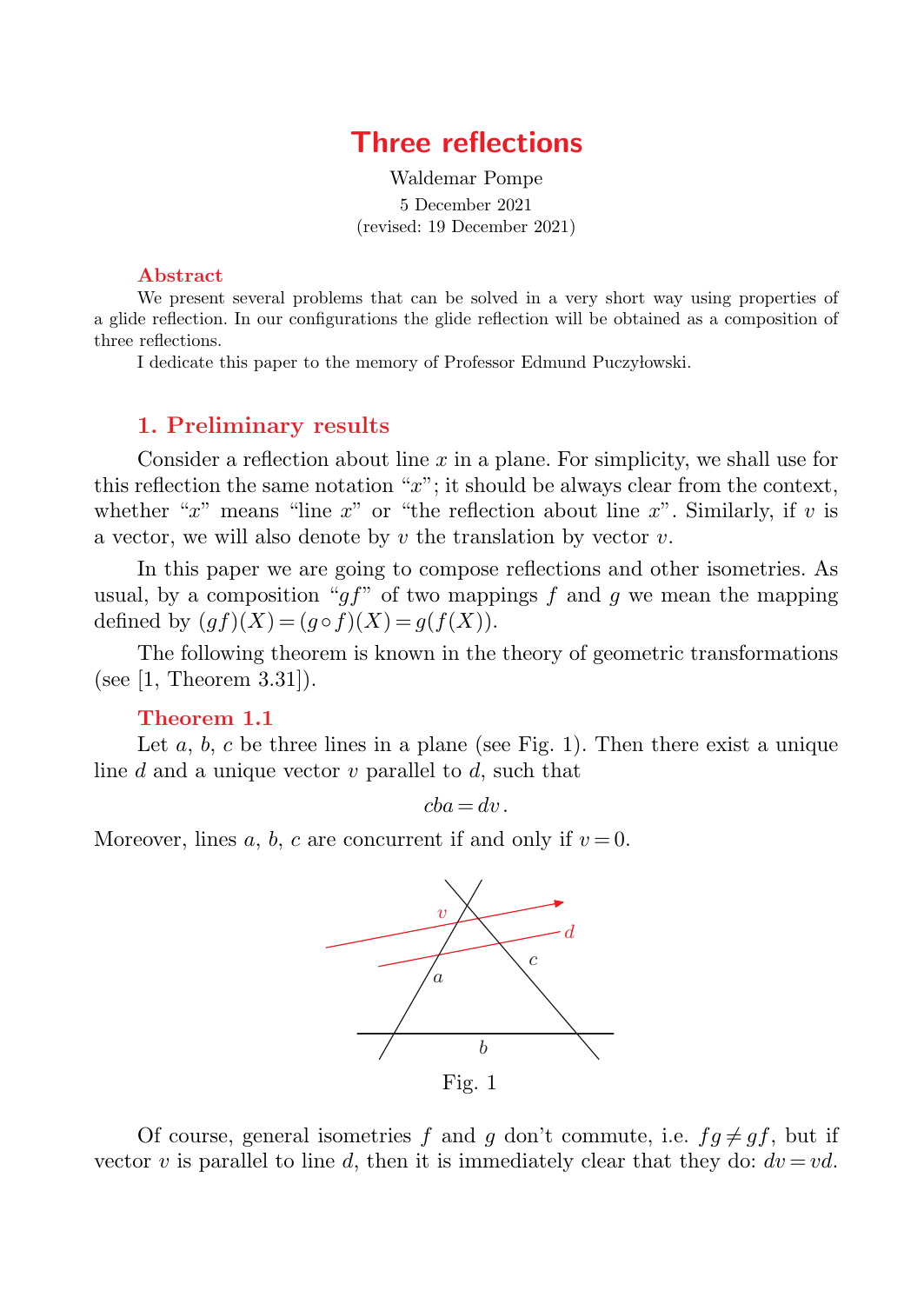The mapping  $f = dv = vd$  with  $d||v$  is called a *glide reflection*, line  $d$  — the *mirror* or *axis* of  $f$  and  $v$  — the vector of  $f$ .

It follows from Theorem 1.1 that if lines *a*, *b*, *c* are concurrent, then *cba* reduces to a single reflection *d*. It turns out line *d* can be described in a simple geometric way. Namely, if lines *a*, *b*, and *c* are not parallel (see Fig. 2), then line *d* is determined by

$$
(1) \qquad \qquad \forall (d,c) = \dot{\prec}(a,b).
$$

Here  $\dot{\preceq}(x,y)$  denotes the oriented angle between *lines* x and y, which is defined as an angle of rotation taking line *x* onto a line parallel to *y*. It is easy to see that such an angle is defined up to 180*◦* (the same angles differ by an integer multiple of 180*◦* ).

To see that (1) implies  $d = cba$  denote by  $\alpha$  the angles given in equality (1). Then both *cd* and *ba* are rotations with the same center  $O = a \cap b$  and the same angle  $2\alpha$ , so they are equal mappings. From this equality we immediately obtain  $d = cba$ , as *cc* is the identity mapping.

Line *d* satisfying equality (1) is called an *isogonal line* to *b* in the angle formed by lines *a* and *c*. Note that line *d* can be also obtained from *b* by reflecting it about one of the bisectors of the angles determined by lines *a* and *c*.



Similarly, we may describe line *d*, if lines *a*, *b*, *c* are parallel (see Fig. 3). Namely, if *w* is a vector perpendicular to *a* and *b* that moves line *a* to line *b*, then line *d* should be chosen in a way that *w* moves line *d* to line *c*. Then both *cd* and *ba* are translations by vector 2*w*, implying  $cd = ba$ , that is  $d = cba$ .

Let's get back to Theorem 1.1. There is also a geometric way to describe line *d* and vector *v*, if lines *a*, *b*, *c* are not concurrent and form a triangle. For this purpose we will need to introduce a *signed perimeter of an orthic triangle*.

### **Definition 1.2**

Let *ABC* be a triangle. Denote by *D*, *E*, *F* the feet of the altitudes of triangle *ABC* dropped from vertices *A*, *B*, *C*, respectively (see Fig. 4 and Fig. 5). *A signed perimeter of the orthic triangle* of triangle *ABC*, denoted by *σ*(*ABC*), is defined by:

$$
\sigma(ABC) = \begin{cases} DE + EF + FD, & \text{if } ABC \text{ is acute-angled,} \\ -DE + EF + FD, & \text{if } \angle ACB \ge 90^{\circ}. \end{cases}
$$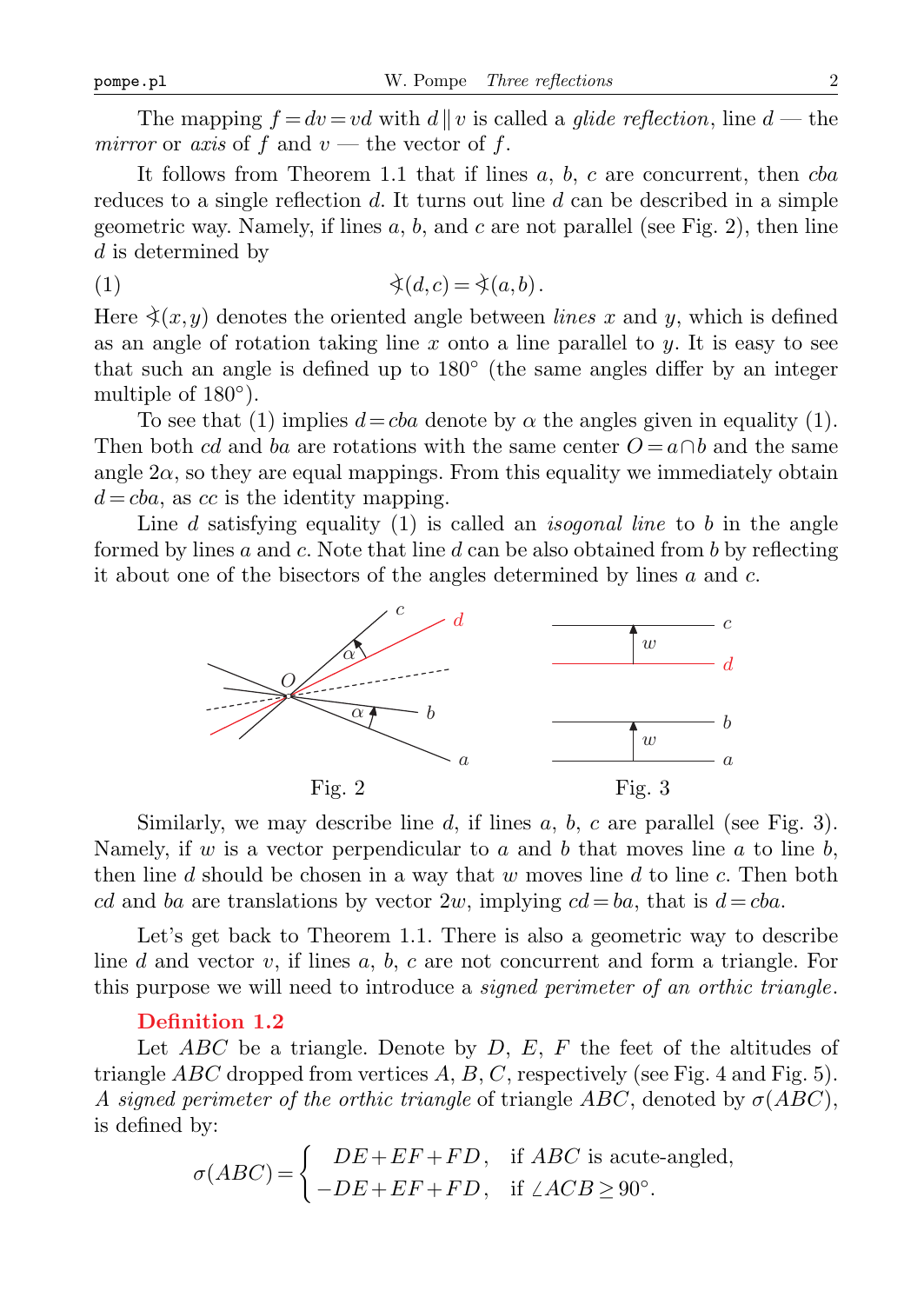

#### **Theorem 1.3**

Let *a*, *b*, *c* be lines that determine triangle *ABC* with  $A = b \cap c$ ,  $B = c \cap a$ , *C* = *a*∩*b* and  $\angle ABC \neq 90^\circ$  (see Fig. 6). Denote by *D*, *E*, *F* the feet of the altitudes of triangle *ABC* taken from vertices *A*, *B*, *C*, respectively. If line *d* and vector *v* parallel to *d* are determined by the condition

 $cba = dv$ .

then *d* coincides with line *DF* and  $|v| = \sigma(ABC)$ .



Fig. 6

Theorem 1.3 is known and can be found in the literature, e.g. [3, Section 19, Problem 13]. A similar theorem for spherical triangles can be found in [2].

## **Proof**

The proof uses the following well-known fact from the triangle geometry: The altitudes of a triangle are the angle bisectors of the angles of the orthic triangle. More precisely, if *ABC* is an acute-angled triangle with *AD*, *BE*, *CF* as altitudes, then  $\angle FEB = \angle DEB$  (see Fig. 7). The proof follows immediately from the observation that *ABDE* and *BCEF* are cyclic quadrilaterals. Similar formulas hold, if triangle *ABC* is obtuse-angled.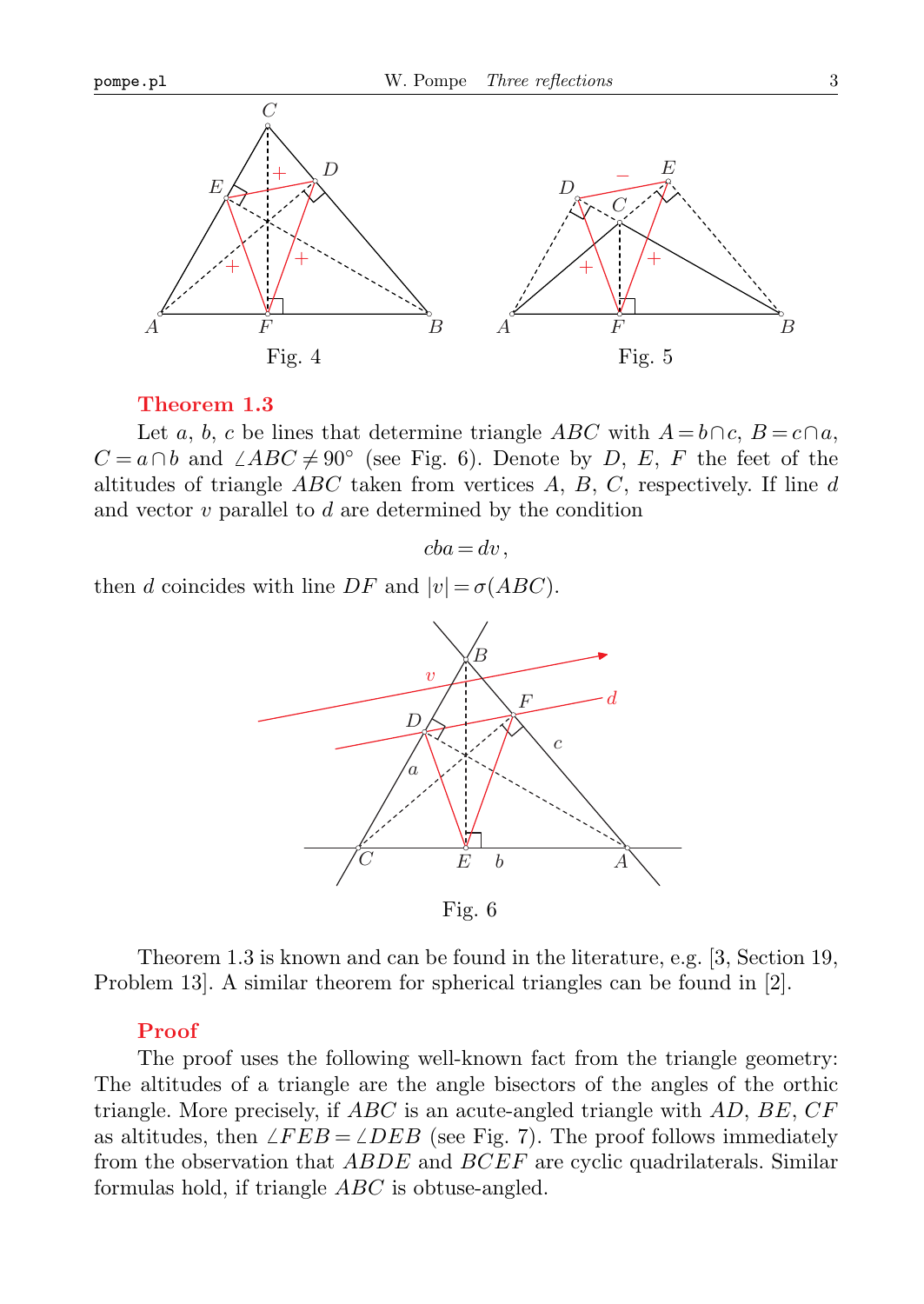



We will also use the following simple observation about glide reflections. If a glide reflection  $f = v d$ , where *d* is the axis, and *v* is the vector of *f*, maps point *X* to *X'*, then the midpoint *Y* of segment *XX'* lies on axis *d* (see Fig. 8). Moreover, if *Z* is the foot of the perpendicular from *X* onto line *d*, then

$$
\overrightarrow{ZY} = \frac{1}{2}\nu.
$$

We turn to the proof of Theorem 1.3. For simplicity, we assume that triangle *ABC* is acute-angled (see Fig. 9). The proof for obtuse-angled triangles is almost the same, though diagrams are a bit different (see Fig. 10, 11).



Set  $f = cba$ . From Theorem 1.1 we know that  $f = dv$ , where *d* is a line and *v* is a vector parallel to *d*.

Let *K* and *L* be the reflections of points *C* and *A* in lines *c* and *a*, respectively. Since  $f = cba$ , we infer that  $f(C) = K$  and  $f(L) = A$ . Thus *D* and *F* are the midpoints of segments  $Cf(C)$  and  $Lf(L)$ , so D and F belong to line d. This means that line *d* coincides with line *DF*.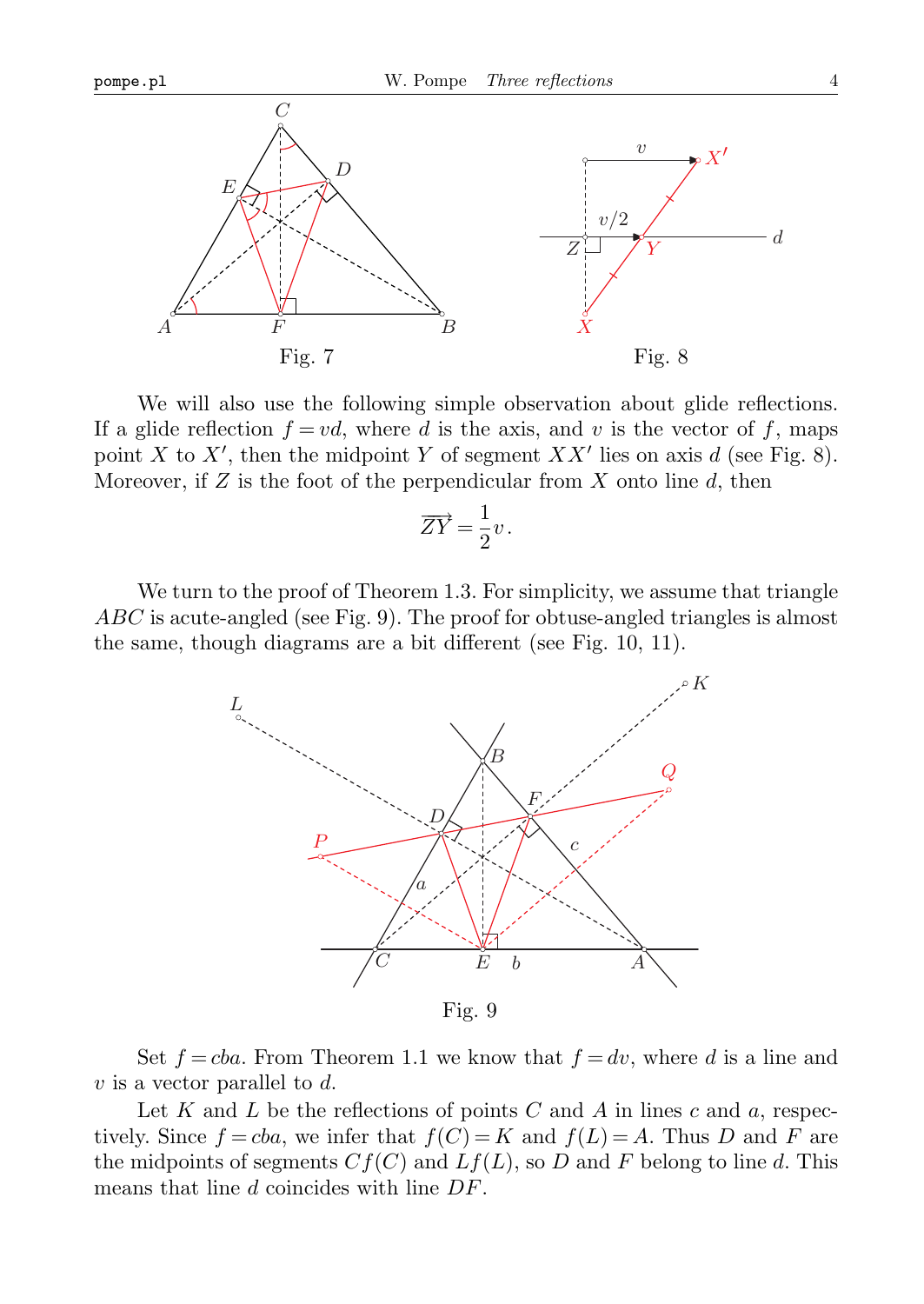

Fig. 10

Fig. 11

Denote by *P* and *Q* the reflections of point *E* in lines *a* and *c*, respectively. Using the fact that we have mentioned at the beginning of the proof, we conclude that points *P* and *Q* lie on *DF*. Moreover *f* maps point *P* to *Q*, and since *P* lies on *d*, it implies  $v = \overline{PQ}$ . Therefore,

$$
|v| = |\overrightarrow{PQ}| = \sigma(ABC),
$$

which completes the proof.

Case  $a \perp c$  is covered by the next theorem.

#### **Theorem 1.4**

Let *a*, *b*, *c* be lines that determine triangle *ABC* with  $A = b \cap c$ ,  $B = c \cap a$ , *C* = *a*∩*b* and  $\angle ABC = 90$ <sup>°</sup> (see Fig. 12). Denote by *E* the foot of the altitude of triangle *ABC* taken from vertex *B*. If line *d* and vector *v* parallel to *d* are determined by the condition

$$
cba=dv,
$$

then *d* coincides with the tangent line to the circumcircle of triangle *ABC* at point *B*. Moreover,  $|v| = \sigma(ABC) = 2BE$ .

#### **Proof**

Denote by *d* the tangent line do the circumcircle of triangle *ABC* at point *B*. Let *M* be the midpoint of segment *AC* and let *P* be the foot of the perpendicular from *C* onto *d*. Moreover, denote by *x* and *y* lines *P C* and *BM*, respectively. Then *x* and *y* are parallel, since they are perpendicular to *d*.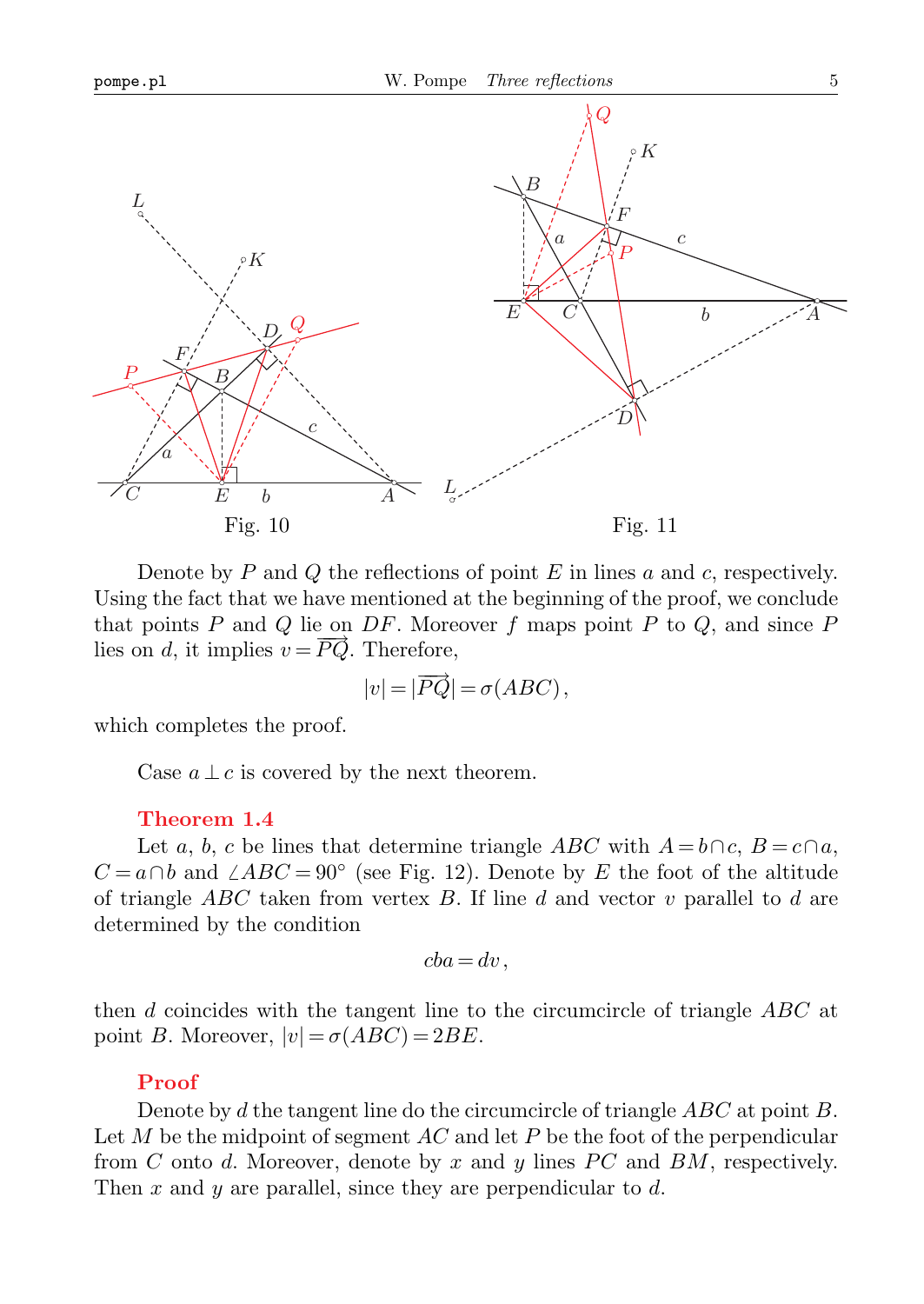

Fig. 12

Moreover,  $\dot{\prec}(c,d) = \dot{\prec}(b,a) = \dot{\prec}(a,y) = \dot{\prec}(a,x)$ . It follows that  $ax = ba$ , so  $x = aba$ . Therefore,  $yx = (ya)ba = dcba$ , so  $d(yx) = cba$ . Setting

$$
v=2\overrightarrow{PB},
$$

we obtain  $dv = cba$ .

Finally,  $|v| = 2PB = 2BE = \sigma(ABC)$ , which completes the proof.

We conclude the preliminary results with the following observation about glide reflections.

## **Remark 1.5**

Let *d* be a line and let *v* a vector parallel to *d* (see Fig. 13). Moreover, let *b* be a line. Then  $b(dv)b$  is a glide reflection, whose axis  $d'$  and vector  $v'$  are obtained from *d* and *v*, respectively, by reflection about line *b*.



For a proof simply observe that the mappings  $b(dv)b$  and  $d'v'$  act on a sample point *X* in the same way.

## **2. Applications**

## **Problem 2.1**

Let *ABCD* be an arbitrary quadrilateral. The perpendicular bisectors of segments *AB*, *BC*, *CD* bound triangle *P QR*, as shown in Figure 14. Points *K* and *L* are the feet of the altitudes of triangle *PQR* takes from vertices *Q* and *R*, respectively. Let *M* be the midpoint of side *AD*. Prove that points *K*, *L*, and *M* are collinear.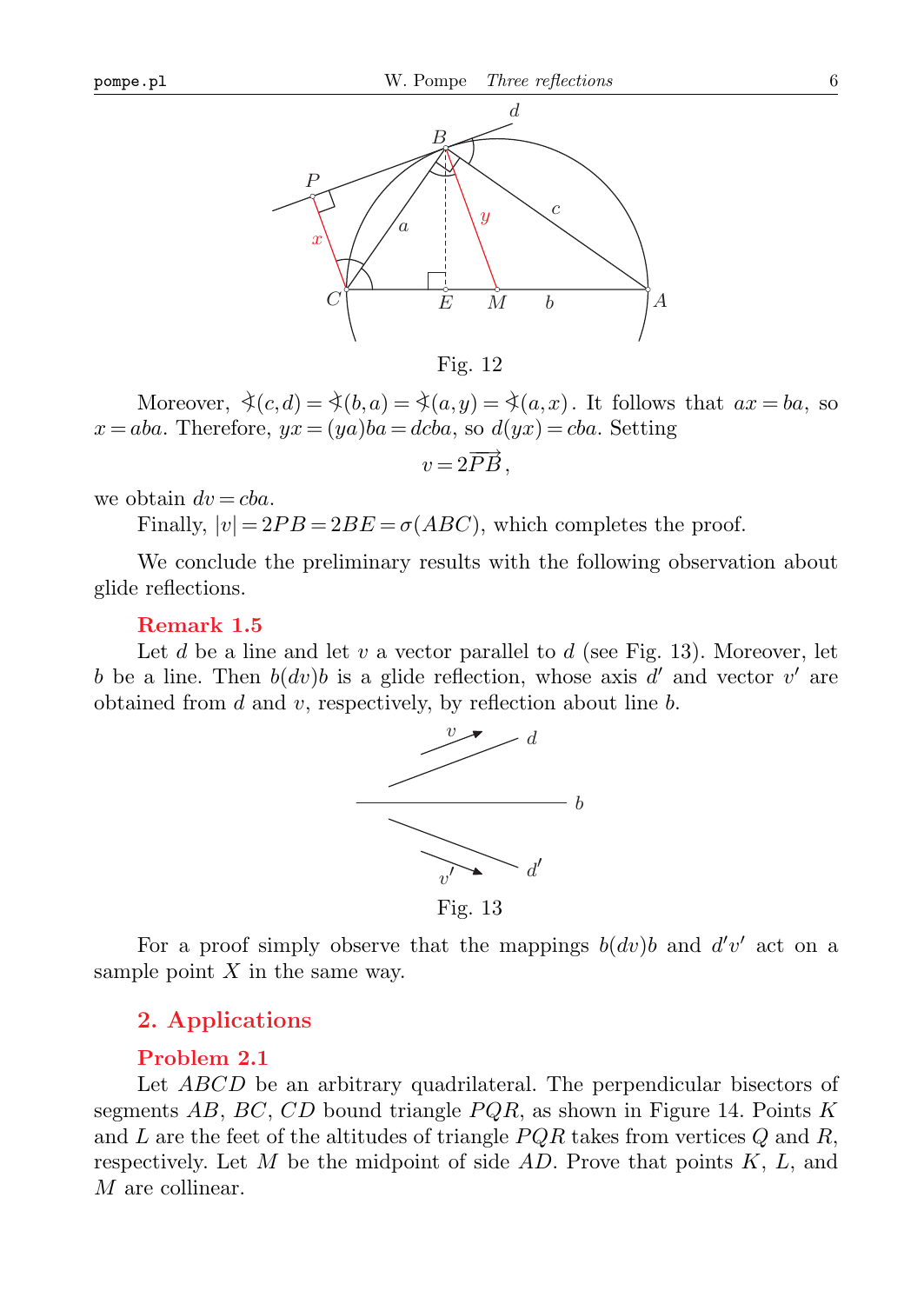

Fig. 14

## **Solution**

Denote by *a*, *b*, *c* the perpendicular bisectors of segments *AB*, *BC*, *CD*, respectively. Then  $cba = dv$ , where line *d* coincides with  $KL$  and *v* is a vector parallel to *KL*. Observe now that *cba* maps *A* to *D*, so the midpoint *M* of *AD* lies on *d*. This completes the proof.

#### **Problem 2.2**

Let *ABCD* be a convex quadrilateral (see Fig. 15). The bisectors *x*, *y*, *z* of angles  $\angle A$ ,  $\angle B$ ,  $\angle C$ , respectively, bound triangle T. Let X and Z be the feet of the altitudes of *T* dropped onto lines *x* and *z*, respectively. Line *XZ* meets side *AD* at point *P*. Prove that:

 $(A)$   $AP + BC = AB + CD + DP$ ;

(b)  $\sigma(T) = 2DP \cdot \cos \alpha$ , where  $\alpha = \angle XPA$ ;

#### **Solution**

Reflecting line *AD* about lines *x*, *y*, and *z*, sequentially, we obtain lines *AB*, *BC*, and *CD*. So if we reflect point *P* about lines *x*, *y*, *z*, sequentially, we get points *Q*, *R*, *S* with *Q* on *AB*, *R* on *BC*, and *S* on *CD* (see Fig. 15). Moreover,  $AP = AQ$ ,  $BQ = BR$ , and  $CR = CS$ .

Set  $f = zyx$ . By Theorem 1.3, we know that  $f = dv$ , where *d* coincides with line *XZ* and *v* is a vector parallel to *d* with  $|v| = \sigma(T)$ . Therefore, since *P* lies on *d*, point  $S = f(P)$  must also belong to *d* and  $\overline{PS} = v$ .

Also, *f* maps line *AD* onto *CD*. It means line *CD* is obtained from *AD* by a reflection in line *d* followed by a translation. Therefore line *d* makes equal angles  $\alpha$  with lines  $AD$  and  $CD$ . Thus we obtain

$$
\sigma(T) = |v| = PS = 2PD\cos\alpha
$$

which is (b).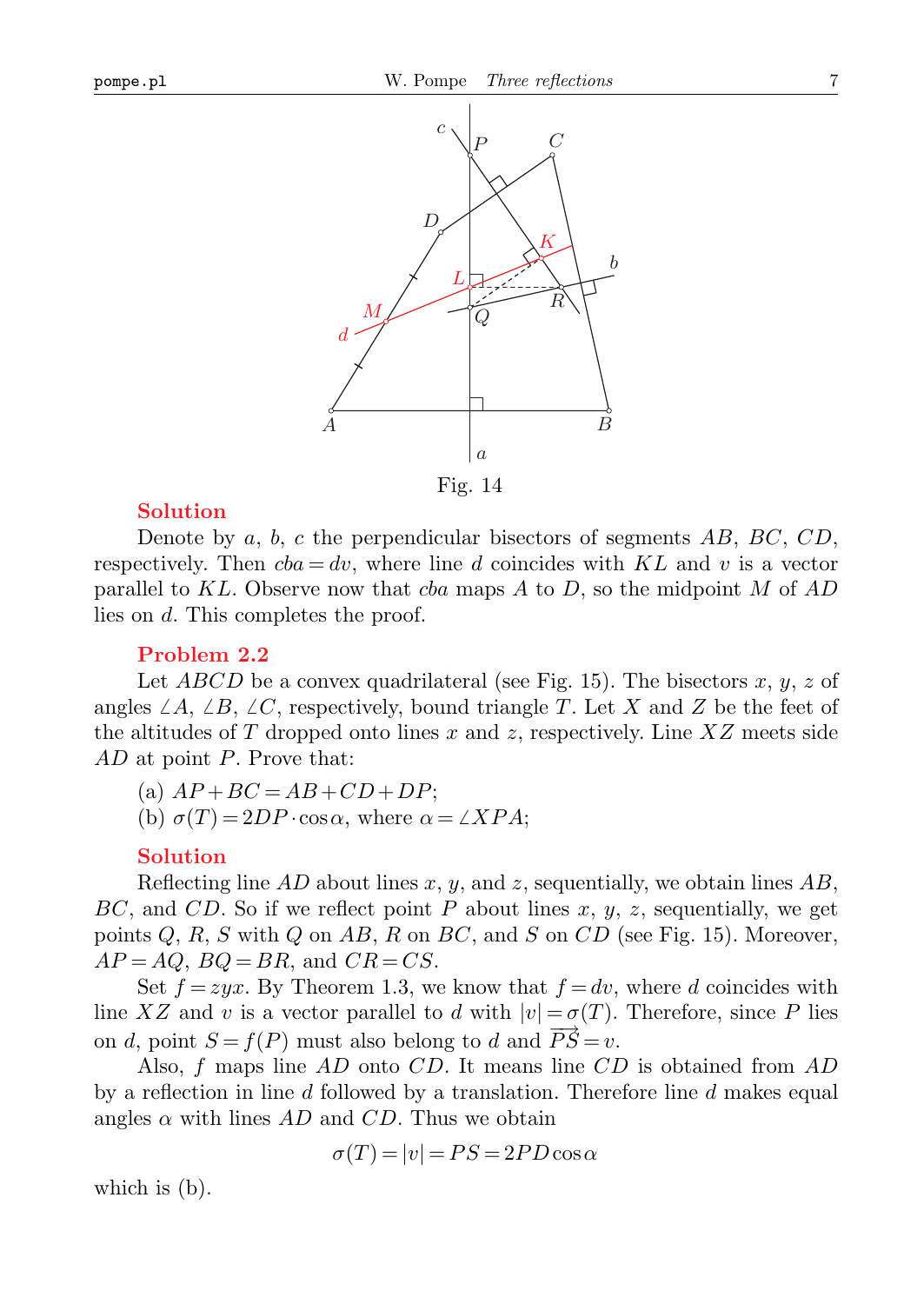

Fig. 15

To prove (a), observe that

$$
AP + BC = AP + CR - BR = AQ + CS - BQ = AB + CS
$$
  
= AB + CD + DP.

This completes the proof.

The next example is a very well-known theorem about the existence of the isogonal point in a triangle. The proof we are going to present is also known (see [3, Theorem 20.12] or [5]).

## **Problem 2.3**

Let *ABC* be any triangle and let *P* be any point (see Fig. 16). Let  $x'$ ,  $y'$ ,  $z'$ be isogonal lines to lines *AP*, *BP*, *CP* in the angles  $\angle A$ ,  $\angle B$ ,  $\angle C$ , respectively. Prove that lines  $x'$ ,  $y'$ , and  $z'$  are concurrent.

#### **Solution**

Denote by *a*, *b*, *c* lines *BC*, *CA*, *AB*, respectively, and by *x*, *y*, *z* lines *AP*, *BP*, *CP*, respectively.

Lines  $x, y, z$  are concurrent, so by Theorem 1.1 the mapping  $zyx$  is a reflection *d*. We want to prove that  $z'y'x'$  is also a reflection. But

$$
x' = cxb, \quad y' = ayc, \quad z' = bza.
$$

Therefore, we obtain

$$
z'y'x' = (bza)(ayc)(cxb) = b(zyx)b = bdb = d',
$$

where  $d'$  is a line obtained from  $d$  in reflection about line  $b$  (see Remark 1.5). Thus  $z'y'x'$  is a reflection, meaning that  $x'$ ,  $y'$ , and  $z'$  concur. This completes the proof.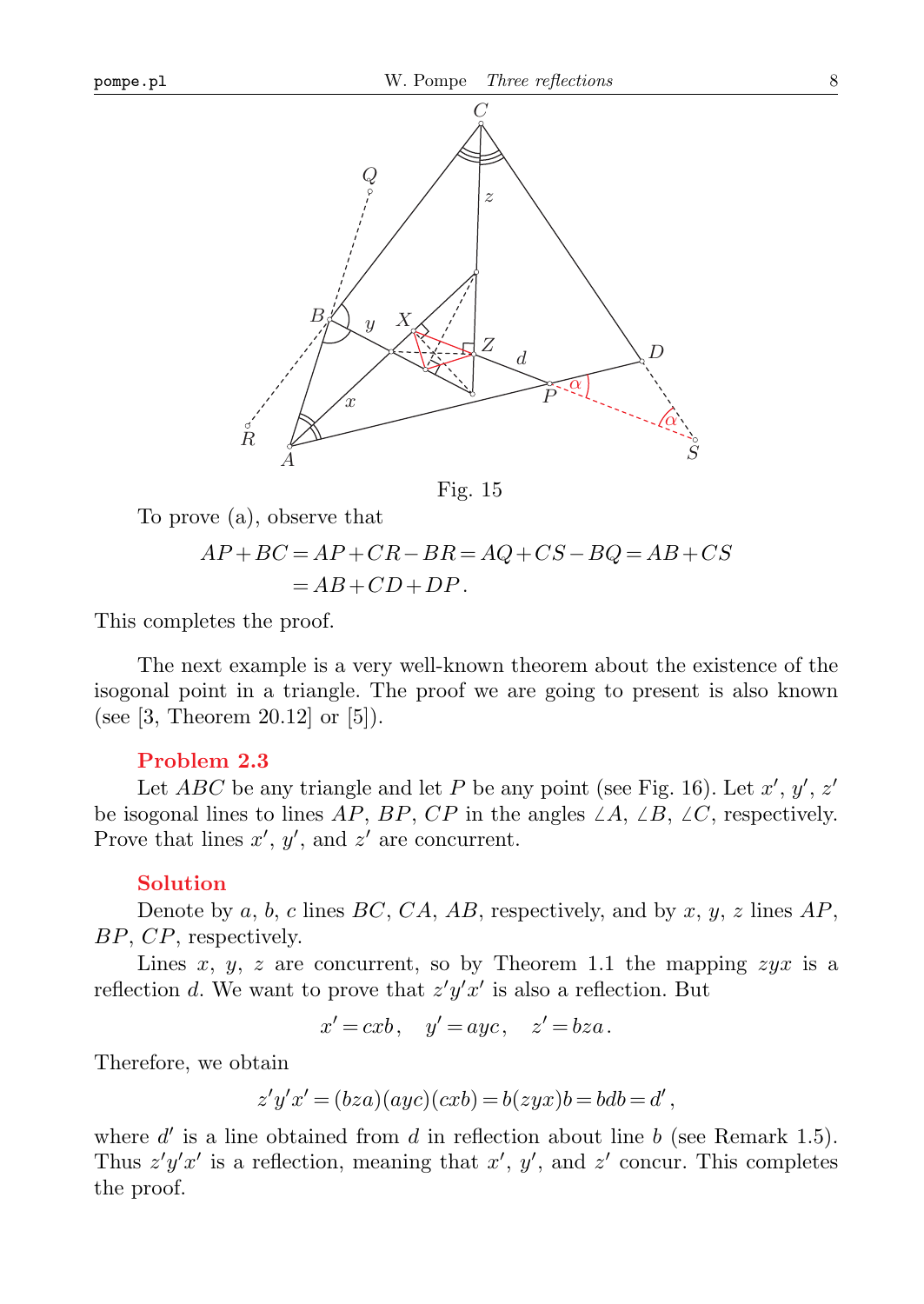

From the above proof it follows that a line isogonal to *y* in angle  $\angle(x,z)$ (which is *d*) and a line isogonal to *y'* in angle  $\angle(x', z')$  (which is *d'*) are symmetric to each other with respect to line *b* (see Fig. 17).

The next problem was proposed in 1952 by Victor Thébault for the American Mathematical Monthly (Problem 4470). The Proposer's published solution was based on trigonometric formulas [4].



## **Problem 2.4**

Let *ABC* be a triangle. Assume lines *x*, *y*, *z* passing through vertices *A*, *B*, *C*, respectively, bound triangle *T*. Lines  $x'$ ,  $y'$ ,  $z'$  are isogonal to lines  $x, y, z$  in angles *A*, *B*, *C*, respectively, of the triangle *ABC*. Assume that lines  $x'$ ,  $y'$ ,  $z'$ bound triangle  $T'$ . Prove that the signed perimeters of the orthic triangles of T and *T*' are equal, i.e.  $\sigma(T) = \sigma(T')$ .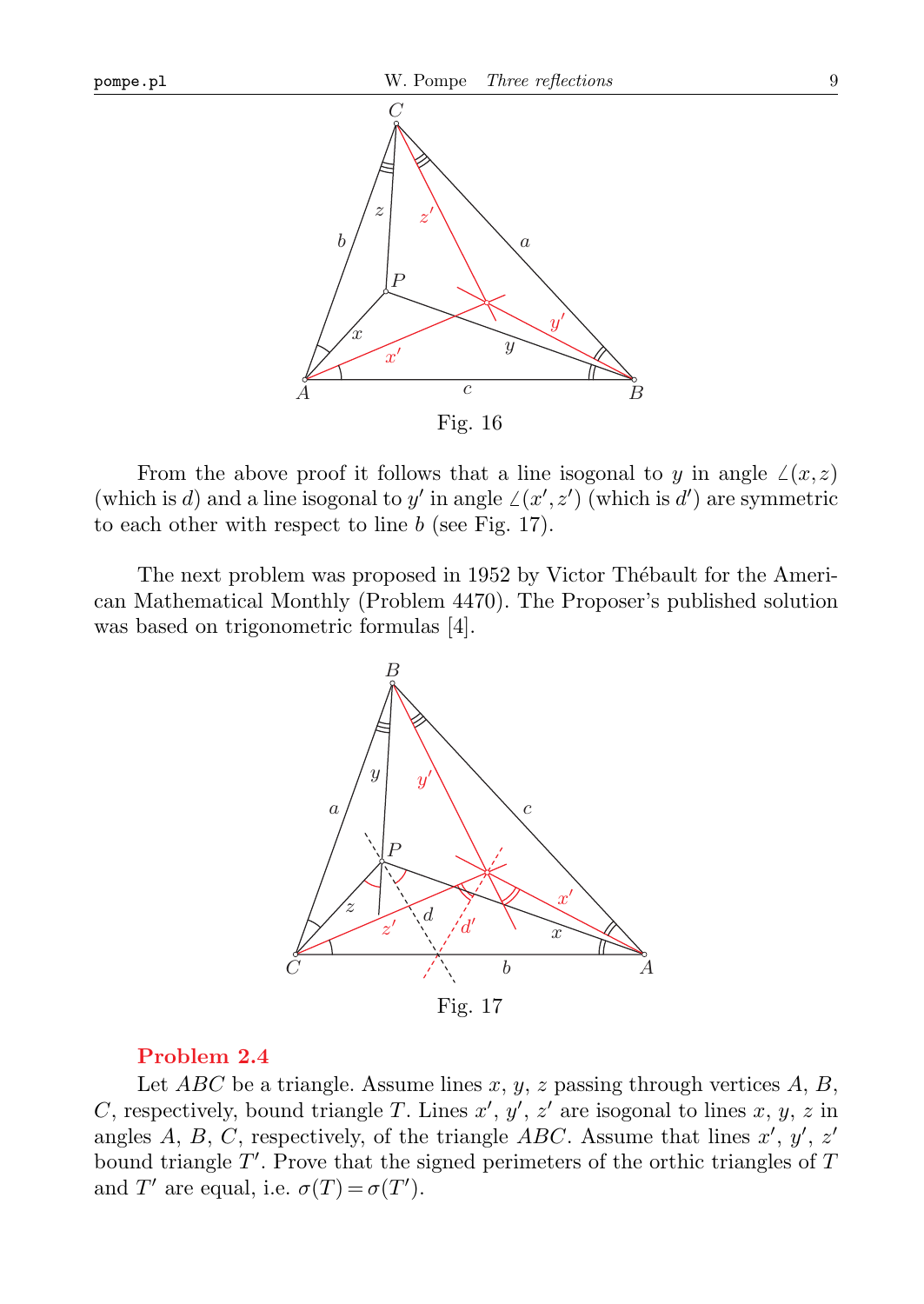

#### **Solution**

Consider the mapping  $f = zyx$ . From Theorem 1.1 we know that mapping *f* can be reduced to *dv*, where *d* is a line and *v* is a vector parallel to *d*.

Denote by *a*, *b*, *c* lines *BC*, *CA*, *AB*, respectively. Since  $x'$ ,  $y'$ , and  $z'$  are lines isogonal to *x*, *y*, and *z* in the corresponding angles of triangle *ABC*, we have:

$$
x' = cxb, \quad y' = ayc, \quad z' = bza.
$$

Therefore, we get

$$
z'y'x' = (bza)(ayc)(cxb) = b(zyx)b = b(dv)b = d'v',
$$

where  $d'$  is a line and  $v'$  a vector obtained from  $d$  and  $v$ , respectively, by reflection about line *b* (see Remark 1.5). Therefore, from Theorem 1.3 we immediately get

$$
\sigma(T') = |v'| = |v| = \sigma(T),
$$

which completes the proof.



Fig. 19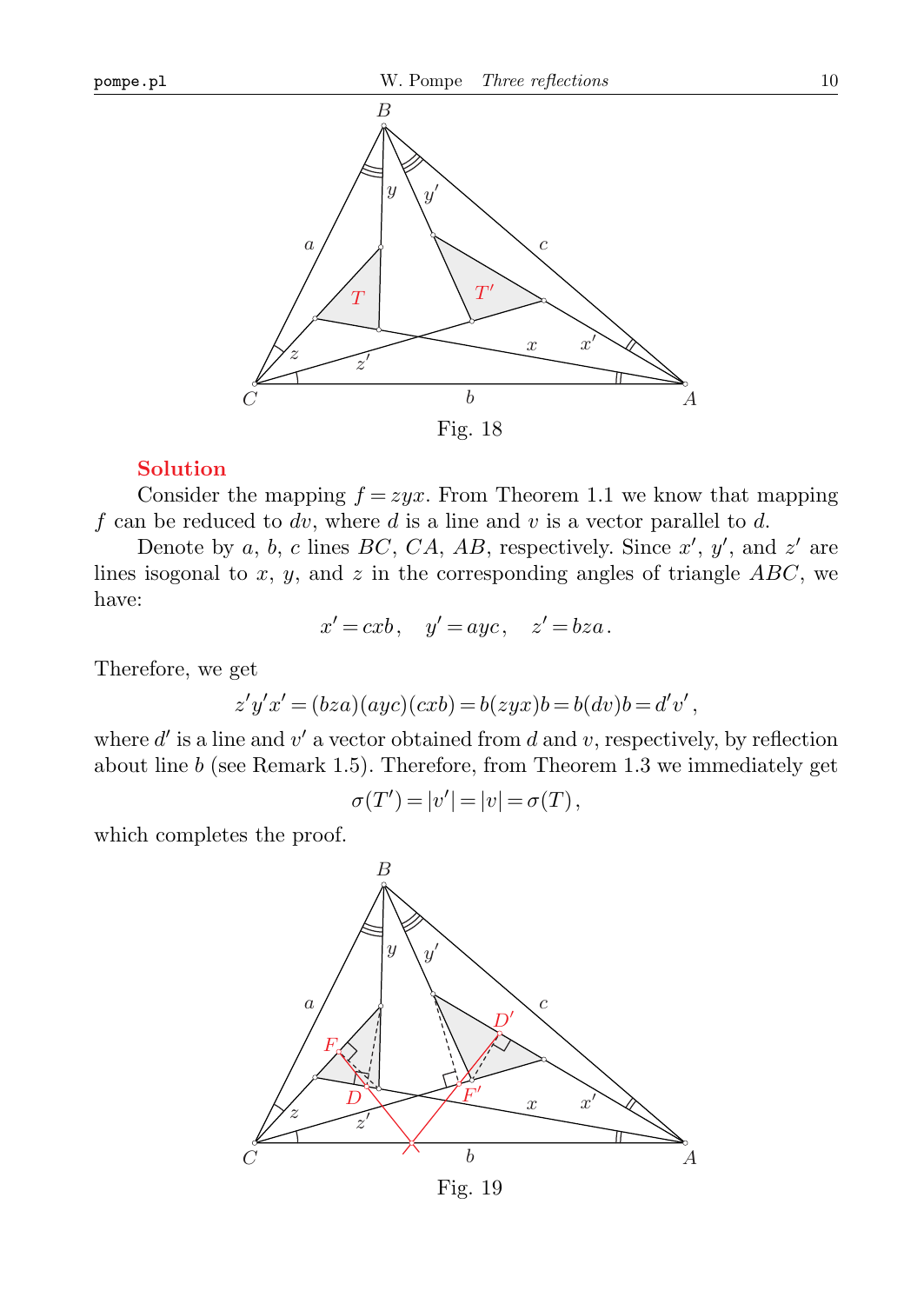Since lines  $d$  and  $d'$  are symmetric to each other with respect to line  $b$ , we have also solved the following problem.

## **Problem 2.5**

Given triangle  $ABC$ , construct triangles  $T$  and  $T'$  as in Problem 2.4 Let *D* and *F* be the feet of the altitudes of triangle *T* taken onto lines *x* and *z*, respectively (see Fig. 19). Similarly,  $D'$  and  $F'$  are the feet of the altitudes of triangle  $T'$  taken onto lines  $x'$  and  $z'$ , respectively. Prove that lines  $DF$  and  $D'F'$  are symmetric to each other with respect to line  $AC$ . In particular, lines  $DF$  and  $D'F'$  meet at point lying on line  $AC$ .

#### **Problem 2.6.**

Let *ABCDEF* be a convex hexagon with  $\angle B + \angle D + \angle F = 360^\circ$  (see Fig. 20). Denote by  $x, y, z, x', y', z'$  the perpendicular bisectors of segments  $AB, BC$ , *CD*, *DE*, *EF*, *FA*, respectively. Lines *x*, *y*, and *z* bound triangle *T*, while lines  $x'$ ,  $y'$ , and  $z'$  bound triangle *T'*. Finally, denote by *K*, *L* the feet of the altitudes of *T* taken onto lines *x*, *z*, respectively. Similarly,  $K'$ ,  $L'$  are the feet of the altitudes of  $T'$  taken onto lines  $x'$ ,  $z'$ , respectively. Prove that:

(a) points  $K, L, K', L'$  are collinear;

(b)  $\sigma(T) = \sigma(T')$ .



Fig. 20

#### **Solution**

Consider the mapping  $f = z'y'x'zyx$ . Observe that  $yx, x'z, z'y'$  are rotations about angles

 $2\xi(x,y) = 360^{\circ} - 2\angle B, \quad 2\xi(z,x') = 360^{\circ} - 2\angle D, \quad 2\xi(y',z') = 360^{\circ} - 2\angle F,$ 

respectively. Therefore, since  $\angle B + \angle D + \angle F = 360^\circ$ , we infer that the above angles sum up to 360<sup>°</sup>, so mapping  $f = (z'y')(x'z)(yx)$  is a translation. But since *A* is a fixed point of *f*, it follows that *f* is an identity.